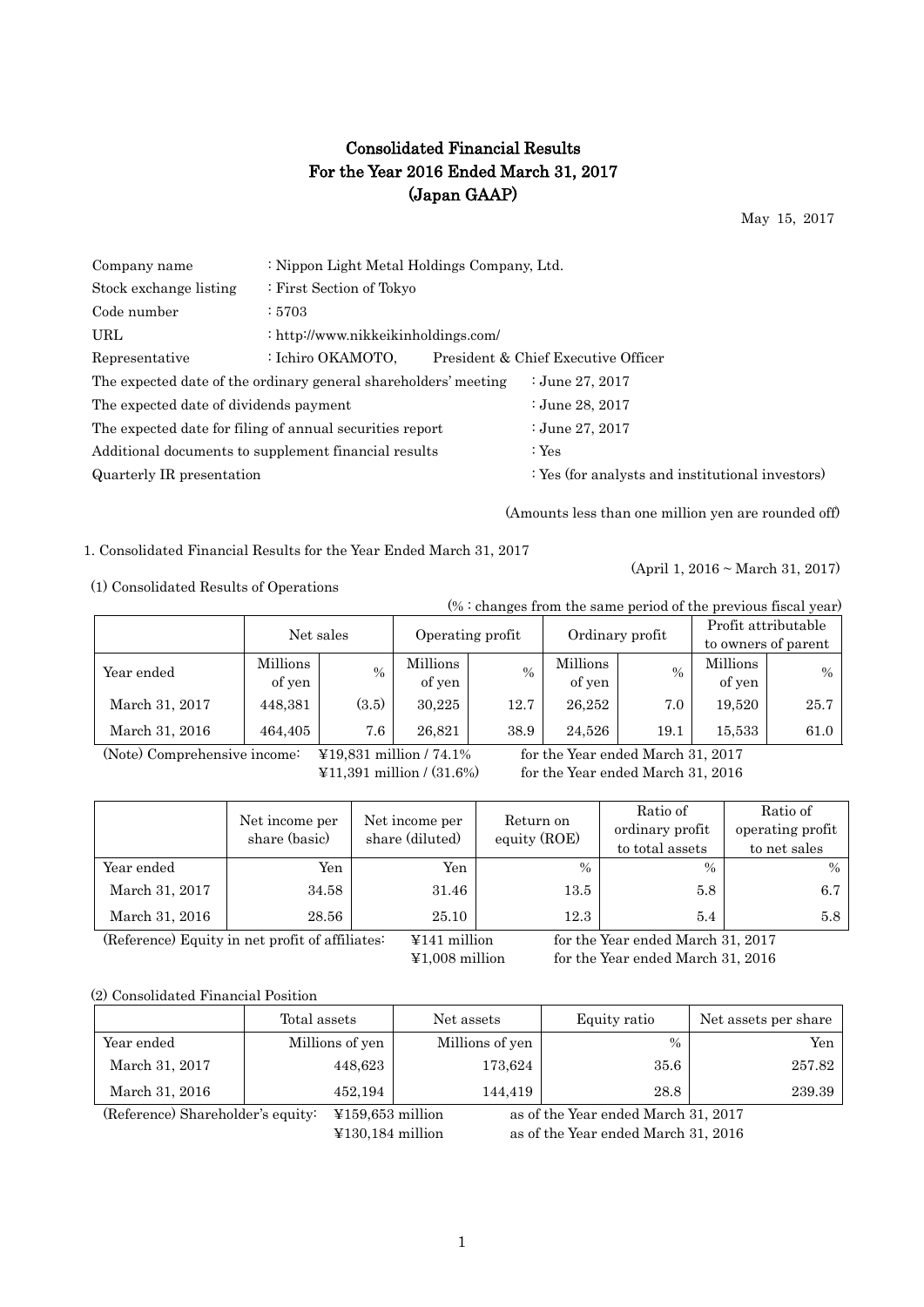(3) Consolidated Cash Flows

|                | Cash flows from<br>operating activities | Cash flows from<br>investing activities | Cash flows from<br>financing activities | Cash and cash<br>equivalents at end of<br>the year |
|----------------|-----------------------------------------|-----------------------------------------|-----------------------------------------|----------------------------------------------------|
| Year ended     | Millions of yen                         | Millions of yen                         | Millions of yen                         | Millions of yen                                    |
| March 31, 2017 | 36,488                                  | (11, 887)                               | (24, 432)                               | 36,286                                             |
| March 31, 2016 | 37,770                                  | (19, 419)                               | (10, 708)                               | 36,485                                             |

## 2. Dividends

|                                                 |                            |                             | Annual dividends per share |              |        | Total                 |                                | Ratio of                                     |
|-------------------------------------------------|----------------------------|-----------------------------|----------------------------|--------------|--------|-----------------------|--------------------------------|----------------------------------------------|
|                                                 | End of<br>first<br>quarter | End of<br>second<br>quarter | End of<br>third<br>quarter | Year-<br>end | Annual | dividends<br>(annual) | Payout ratio<br>(consolidated) | dividends to<br>net assets<br>(consolidated) |
| Year ended                                      | Yen                        | Yen                         | Yen                        | Yen          | Yen    | Millions of<br>yen    | $\frac{0}{0}$                  | $\frac{0}{0}$                                |
| March 31,<br>2016                               |                            | 0.00                        | $\hspace{0.05cm}$          | 6.00         | 6.00   | 3,264                 | 21.0                           | 2.6                                          |
| March 31,<br>2017                               |                            | 3.00                        | $\hspace{0.05cm}$          | 5.00         | 8.00   | 4,729                 | 23.1                           | 3.3                                          |
| Year ending<br>March 31,<br>2018<br>(forecasts) |                            | 4.00                        |                            | 4.00         | 8.00   |                       | 27.5                           |                                              |

## 3. Forecast of Consolidated Financial Results for the Year Ending March 31, 2018

(April 1, 2017 ~ March 31, 2018)  $(\% :$  changes from the same period of the previous fiscal year)

| <u>vinning ou il vill vilv unilly polityn yl vilv provilveny livoni y only</u> |                    |      |                    |       |                    |      |                                     |               |            |
|--------------------------------------------------------------------------------|--------------------|------|--------------------|-------|--------------------|------|-------------------------------------|---------------|------------|
|                                                                                |                    |      |                    |       |                    |      |                                     | Profit        |            |
|                                                                                | Net sales          |      | Operating profit   |       | Ordinary profit    |      | attributable to<br>owners of parent |               | income per |
|                                                                                |                    |      |                    |       |                    |      |                                     |               | share      |
|                                                                                | Millions<br>of yen | $\%$ | Millions<br>of yen | $\%$  | Millions<br>of yen | $\%$ | Millions<br>of yen                  | $\frac{0}{0}$ | Yen        |
| Six months ending<br>September 30, 2017                                        | 230,000            | 6.0  | 12.500             | (6.1) | 11,500             | 1.0  | 7,000                               | (18.1)        | 11.30      |
| Year ending<br>March 31, 2018                                                  | 470,000            | 4.8  | 30,000             | (0.7) | 28,000             | 6.7  | 18,000                              | (7.8)         | 29.07      |

\*Notes

(1) Changes of important subsidiaries during the period

 (changes of specific subsidiaries in accordance with changes in the scope of consolidation) : None Newly added: — (Company name :  $-$  ) Excluded :  $-$  (Company name :  $-$  )

(2) Changes in accounting policies and changes or restatement of accounting estimates

|                         |  |  | (i) Changes in accounting policies caused by revision of accounting standards | : Yes |
|-------------------------|--|--|-------------------------------------------------------------------------------|-------|
| $\left( \cdots \right)$ |  |  |                                                                               |       |

(ii) Changes in accounting policies other than  $(i)$  : None (iii) Changes in accounting estimates : None

(iv) Restatement : None

(3) Number of shares outstanding (common stock)

(i) Number of shares outstanding at end of period (including treasury stock)

| As of the Year ended March 31, 2017 | 619,937,500 shares |
|-------------------------------------|--------------------|
| As of the Year ended March 31, 2016 | 545,126,049 shares |